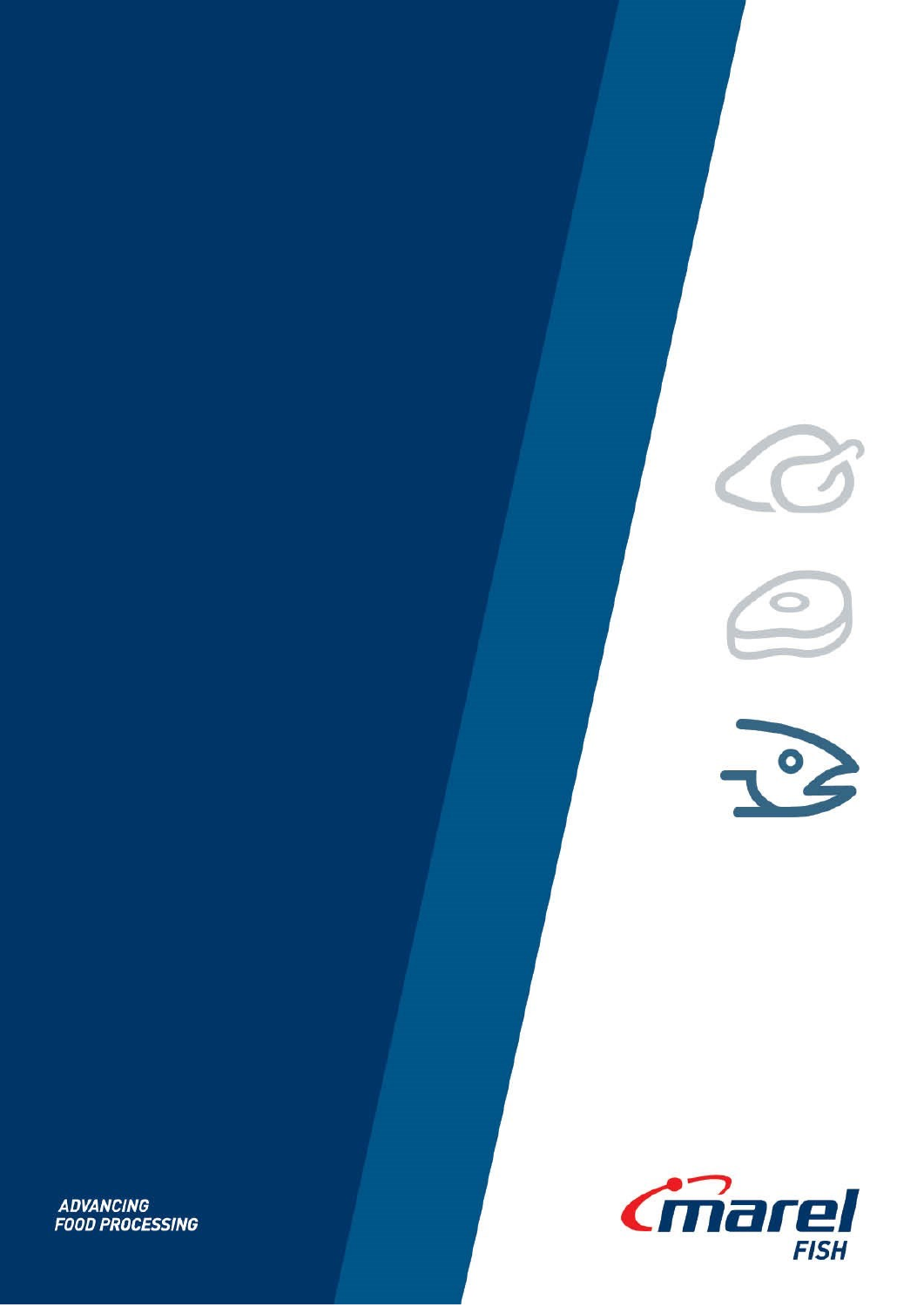

# **Pre-project: Improved productivity through innovation and proven methods**

# **Project 901535**



**Marel project group:** Project manager: **Hans Marius Martinsen Layout designer: Unnar Helgason Layout designer: Hilmar Bjarnason Consultant: Bergur Gudmundsson Sales Manager Åsmund Haga Team leader whitefish: Karvel Hreidarson** 

**Referense group: Fjordlaks AS: Amund Pedersen Brødrene Sperre AS: Kjartan Stokke Brødrene Sperre AS: Inger Marie Sperre Nils Sperre AS: Odd A. Sperre Nils Sperre AS: Svenn Sperre Jangaard Export AS: Dag Harald Thuene**

**Cod Export AS: Tor-Helge Valderhaug**

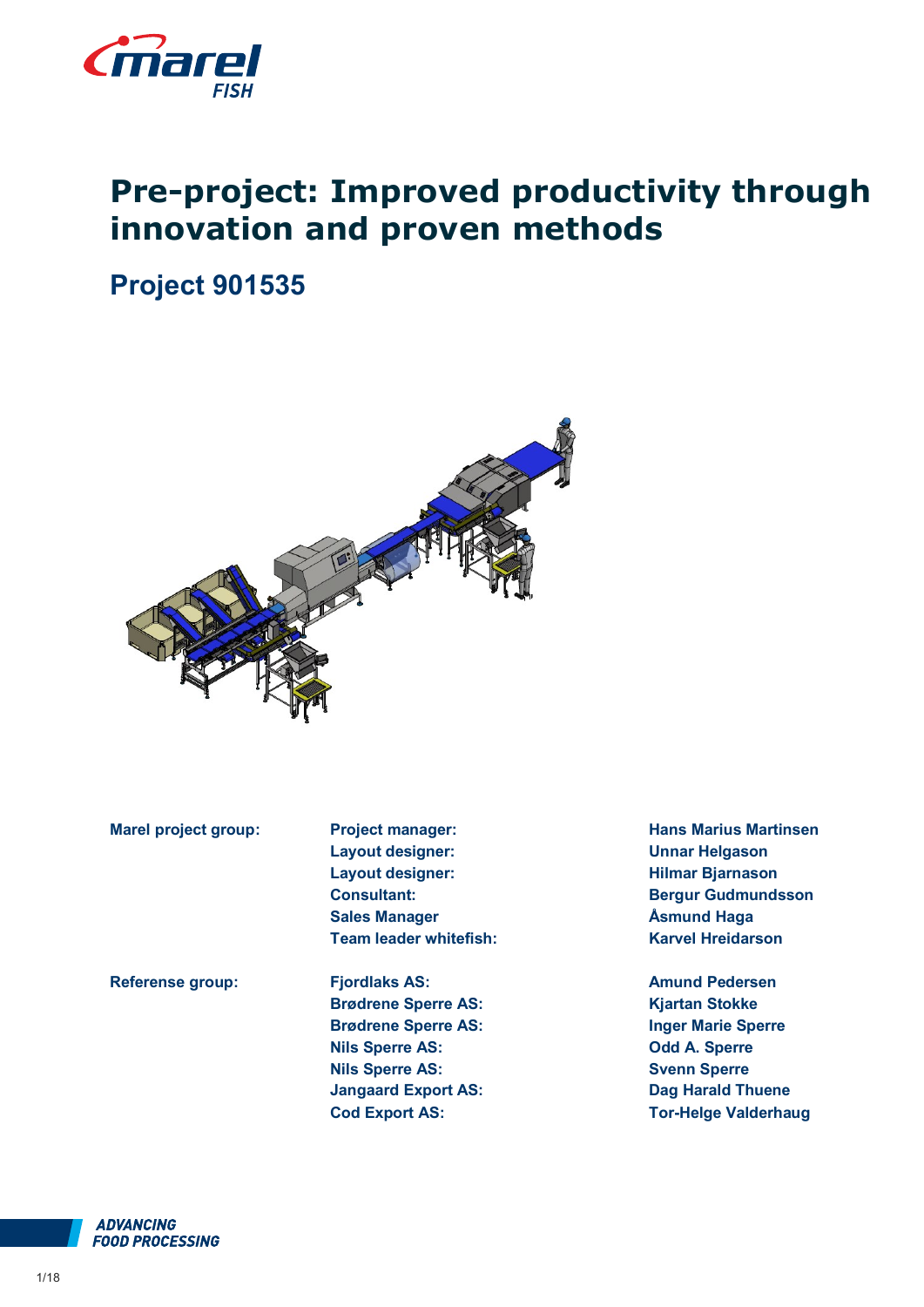

#### **1 Summary**

The main aim of the project was to assess available technology for industrialized cutting of clipfish, and present various concept production lines with corresponding analyses of benefits and feasibility. This was done throughout the year 2019, through several workshops in collaboration with the reference group from the industry. Cutting of clipfish using various technology was tested. The results are presented in this report, and various concept lines and the discussion if their feasibility is discussed. The main findings is that current mechanical solutions can be commercially viable for cutting of clipfish. It is important to note that even though individual machines or solutions are able to, or assumed able to, handle the production described in this document, it is all concept solutions with estimated performance.

## **2 Introduction**

Clipfish, dried salted cod (or similar species) is one of the oldest cod products traded in the market- and still has a status as high quality, favoured for its mature taste and texture. Like all other consumer markets, the market for this product is moving towards more convenient and sellable products, where consumers like to be able to buy fish pieces, prepacked or in counters, rather than buying the whole fish. Sometimes the product is sold in its dry form but in some cases the product is desalted and sold either chilled or frozen.

As the largest producer of klippfisk, Norway has the potential to create a sustainable competitive advantage in the production of convenient products for the consumer marked. In order to do so we need highly integrated production lines, with large capacity, high level of automization, robotization and production flexibility. To create such a concept is our main objective in this project.

#### **2.1 Available cutting technology**

The following technologies are compared and suggestions made based on the assessment.

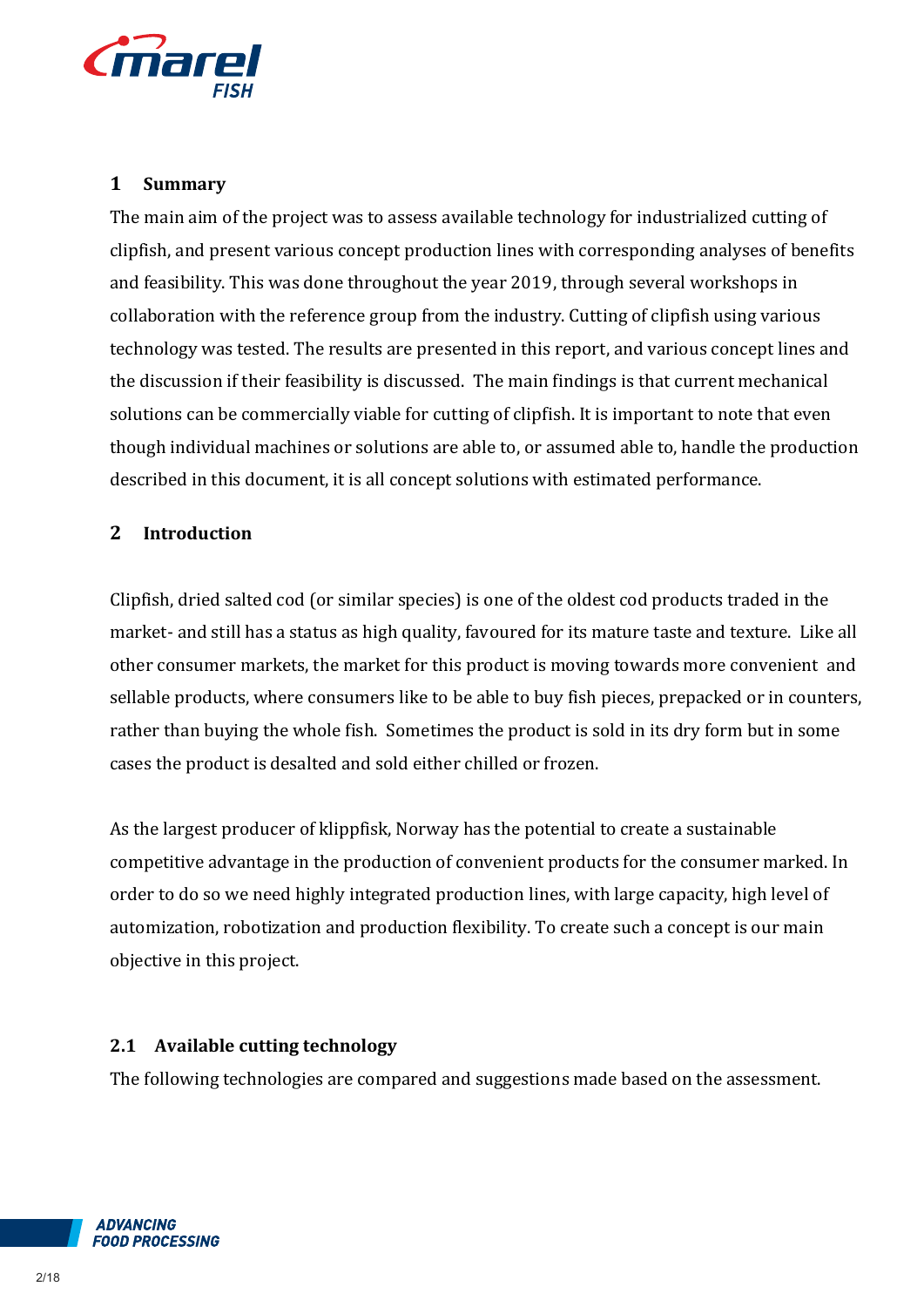

# **2.2 Waterjet technology (Flexicut)**

The use of high pressure water jet to cut through flesh of fish is well known, with Flexicut becoming an industry standard for cod and related species. This technology has the advantages of being flexible and cutting away pin bones from fish fillets. In clipfish production this technology has potentially many disadvantages, such as the following:

- The products are generally very wide, meaning that machines currently used for fillets will not be wide enough to take the products in. If the machines are made wider this increases mechanical movements of water jet heads and therefore reduces throughput and increases maintenance cost and stops.

- Cutting through the back bones with a waterjet will be very difficult and therefore portioning with this method can be challenging. Using some micro salt og icecrystal additives to improve the cutting power will wear out the waterjet nozzles very quickly as well as it will cut through steel belts or rollers creating problems. This might be solved by introducing traditional knife portion cutting technology into the machine.

- If the product is dry during the cutting it will be less stable on the belts reducing the accuracy significantly

- Waterjet cutting is a costly method to cut fish products and is only justifiable were other methods fail to do the task, or the volume is high enough to sustain a high cost of ownership.

Waterjet cutting is therefore not chosen as the primary method in this project, long as other methods are available to do the same task.

#### **2.3 Bandsaws**

This method is traditionally used. It is very manual, dangerous and accurate weight portioning is not possible. This method is therefore rejected for this project.

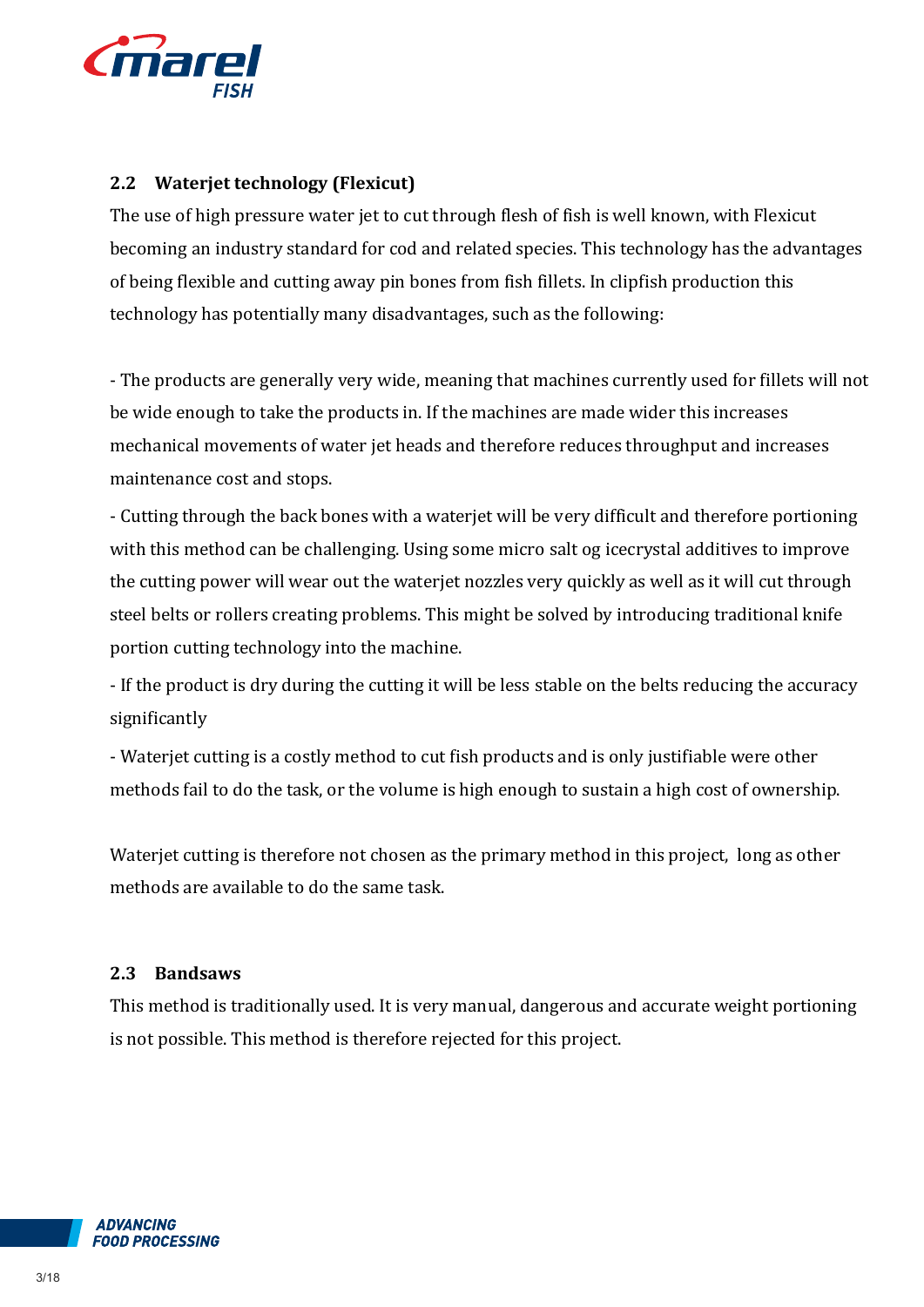

### **2.4 Mechanical knives and portion cutting with knives**

When improving the efficiency of product lines it is always the best option to use proven methods as much as possible and then apply innovation to what is missing. Mechanical knives (Stripcutter) and portion cutters with computer vision systems (I-cuts) have been used in the salted fish industry for a long time and the method works well for cutting. The benefits are as following:

- The capacity is very high (20 fish pr minute at minimum) - and if the lines are configured correctly, use of labour is minimal.

- The cuts are very straight.
- Cutting through the back bone has been done.
- The basic technology is proven; only adjustment needed it combination of several machines.
- This is a low cost cutting technology in terms of cost of ownership.

This method is therefore suggested as the base technology for the process.

#### **2.5 New Innovation**

By combining the use of proven technology with new equipment to be developed this offers a chance to make a new cutting concept.

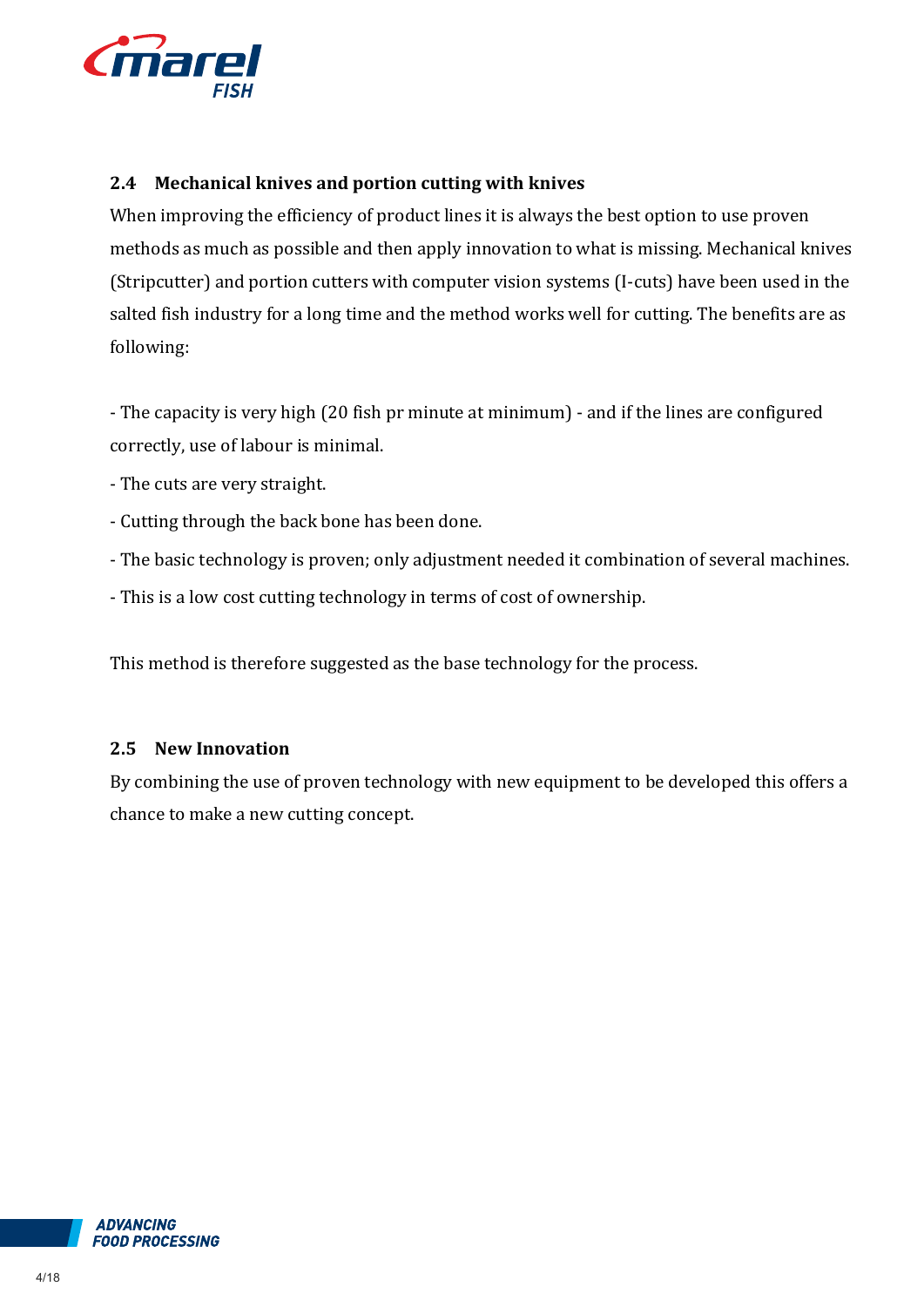

- Size grading of raw material to make sure 1st cut settings give optimum cutting pattern.

- Vision quality control unit to look for defects and location of membranes and possibly grade product by color of raw material.

- Dual line porton cutter, making it possible to cut to exact weight or length.

# **3 Objectives**

Main objective for Marel in the project was to assess and describe several cutting methods, and present concept lines for industrialized and dynamic cutting into fixed weight portions.

The sub objectives in the project was to use both proven solutions and innovation to secure the best possible outcome. Through workshops with the industry group there was a feedback loop to guide the project. To effectively show and discuss the results some concept layouts should be made, with descriptions and analyses of feasibility as well as profitability.

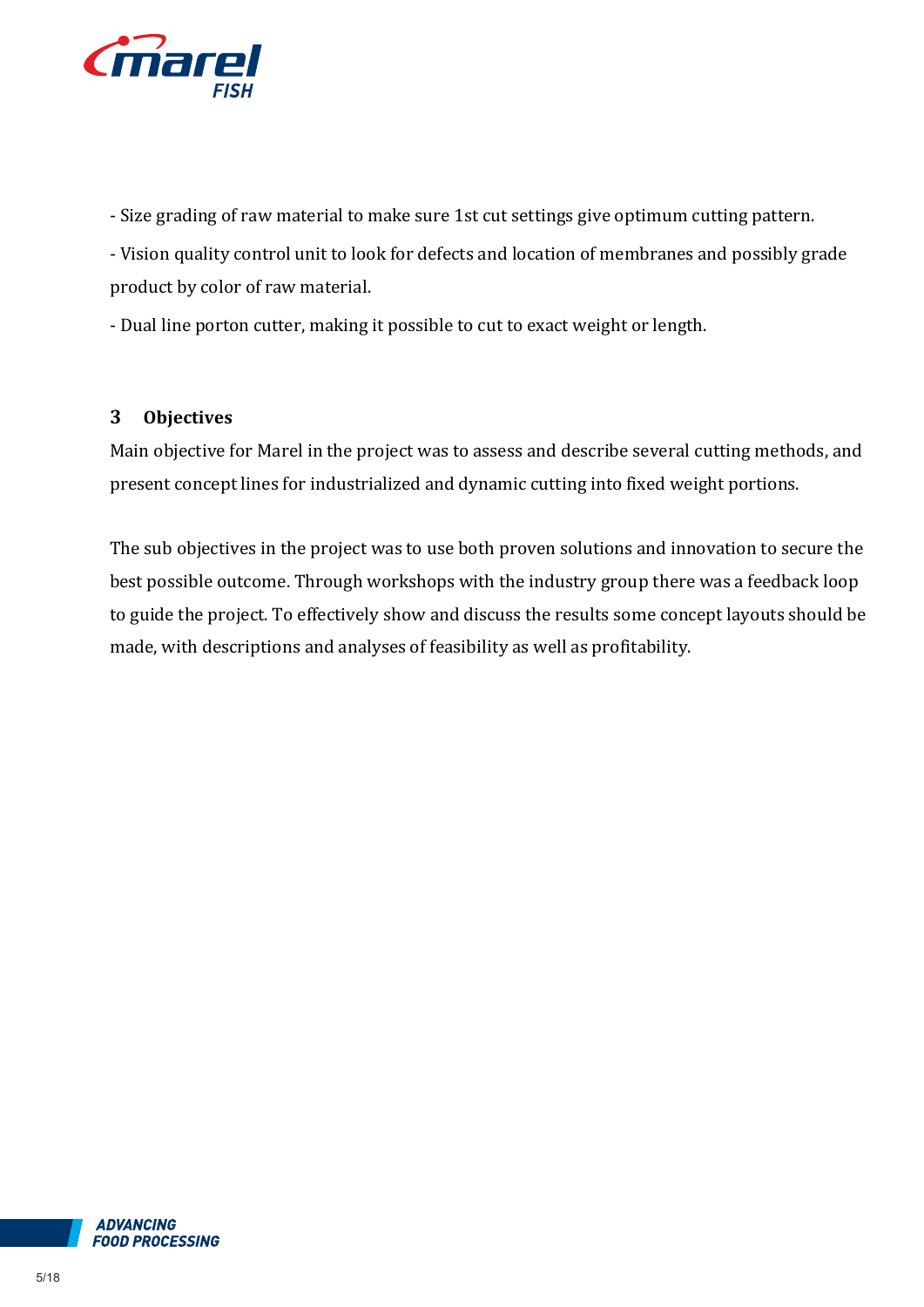

#### **4 Project execution**

The project was mainly driven by a series of workshops with Marel and the reference group throughout 2019. In the meetings Marel presented various concepts, technologies and specifications, and feedback from reference group was noted. In middle of 2019 clipfish from several species was tested by Marel on mechanical portion cutters, as well as x-ray and waterjet machine. These test led to the finalized concept layouts that is included in this report.

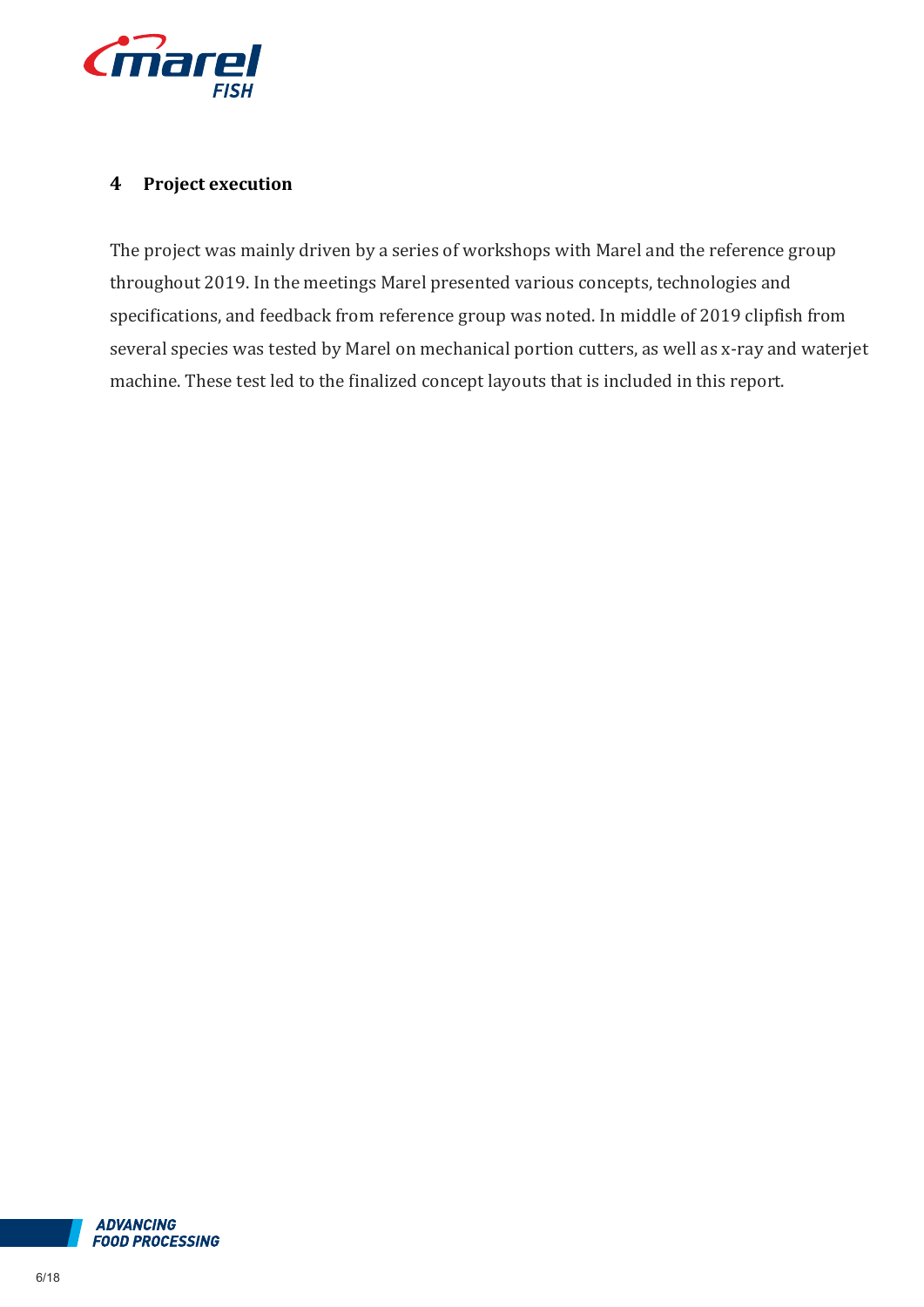

# **5 Findings, discussion and conclusion**

The call from FHF specified a flexible, automatic solution for the dynamic cutting of split clipfish and salted fish into portions of identical weight. Based on this, Marel has taken a broad approach, and presented various solutions that aims to solve this. The document also discusses various methods for packing of end-product, both raw and desalted portions.

## **5.1 Mechanical cutting**

Infeed of pre-graded clipfish into StripCutter. Fish is cut in midle, or belly out. Automatic transfer to dynamic weighing scale for weighing of each piece. Portion cutter scans fish and cuts portions according to specified order. As seen below after the portion cutter, there is an option to have a drop-down grader, for effective grading and distribution of individual pieces into the right packing station or tub.



**Figure 1**

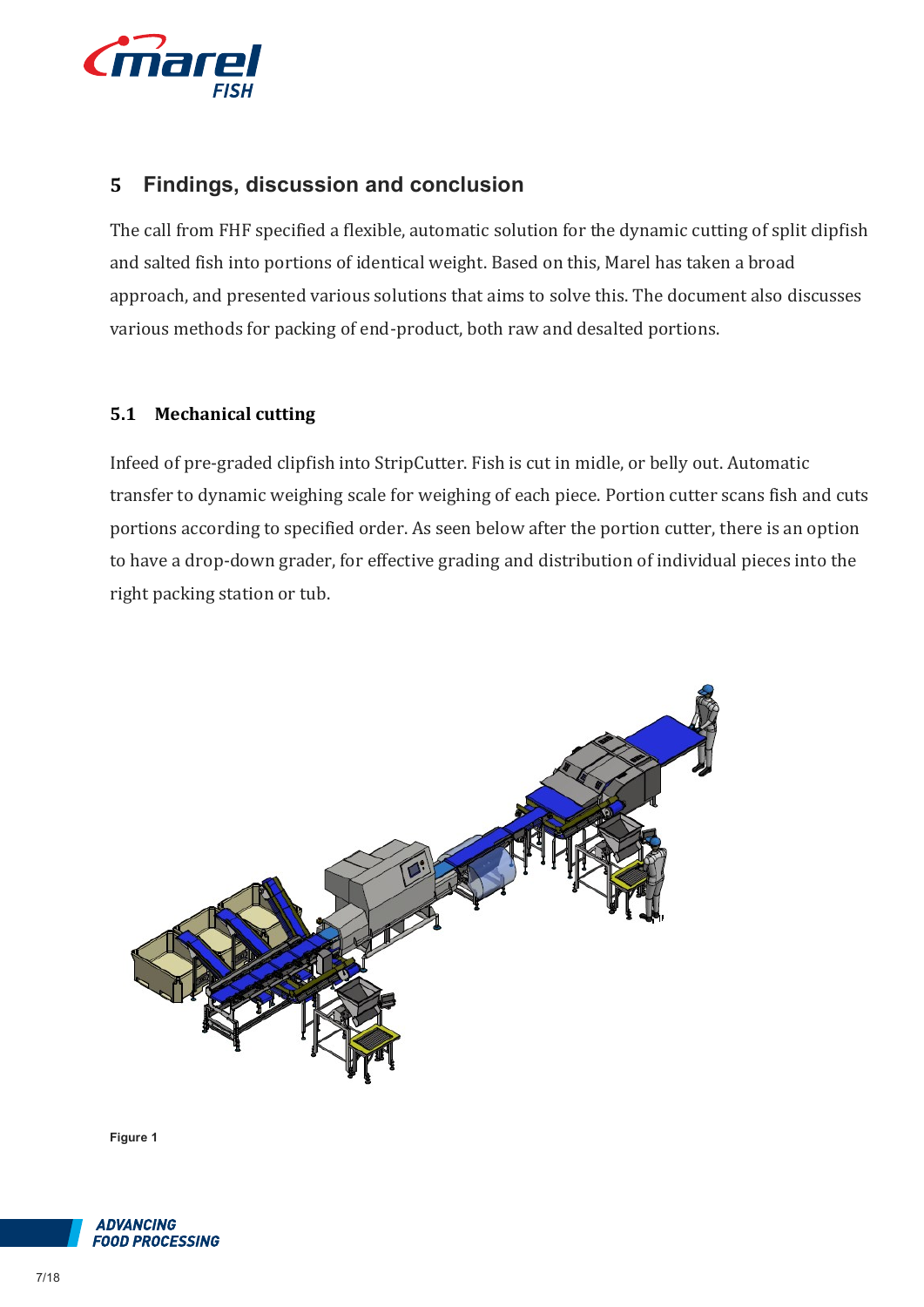

#### **5.1.1 Possible cutting patterns**



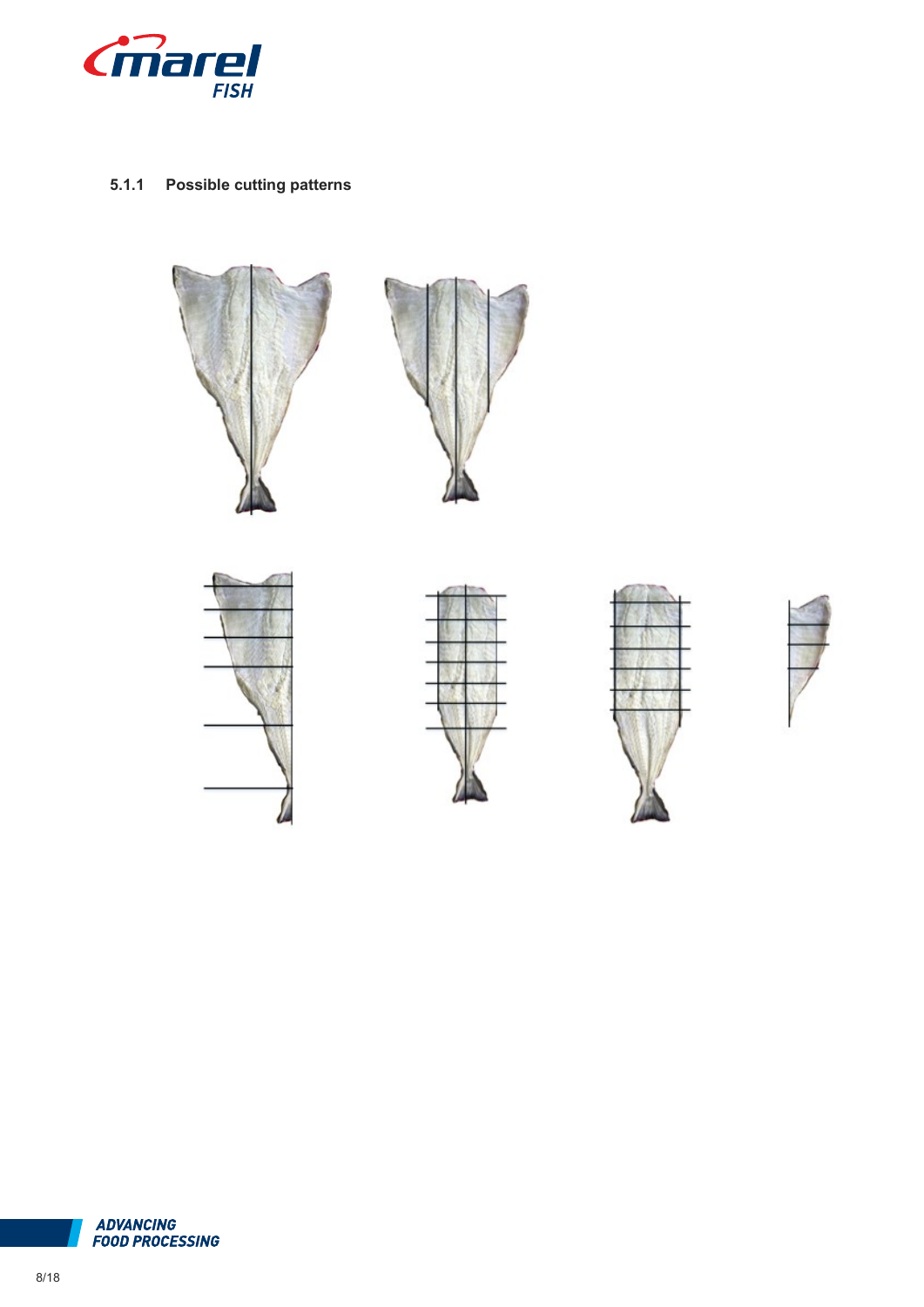

#### **5.1.2 Specifications**

| Accomodate different sizes of split clipfish and salted cod (Gadus morhua). | Yes       |  |
|-----------------------------------------------------------------------------|-----------|--|
| Optimise cutting to maximise the utilisation of each individual fish        | Somewhat  |  |
| Dynamic portioning of fixed weight clipfish                                 | Yes       |  |
| Cut all bones (backbones, pinbone, collarbones, etc)                        | Yes       |  |
| Have a minimum capacity of 15 fish/min                                      | Yes       |  |
| Produce cleanly cut surfaces                                                | Yes       |  |
| Be test run, error corrected and ready for implementation                   | <b>No</b> |  |
| It must meet all necessary HMS criteria.                                    | Yes       |  |

#### **5.1.3 Advantages**

- Highest accuracy of all available technology
- Fulfills of project goals at lowest cost
- Is very flexible with regards to end product and next process

#### **5.1.4 Disadvantages**

- Does not dynamically cut whole fish
- Only straight cuts

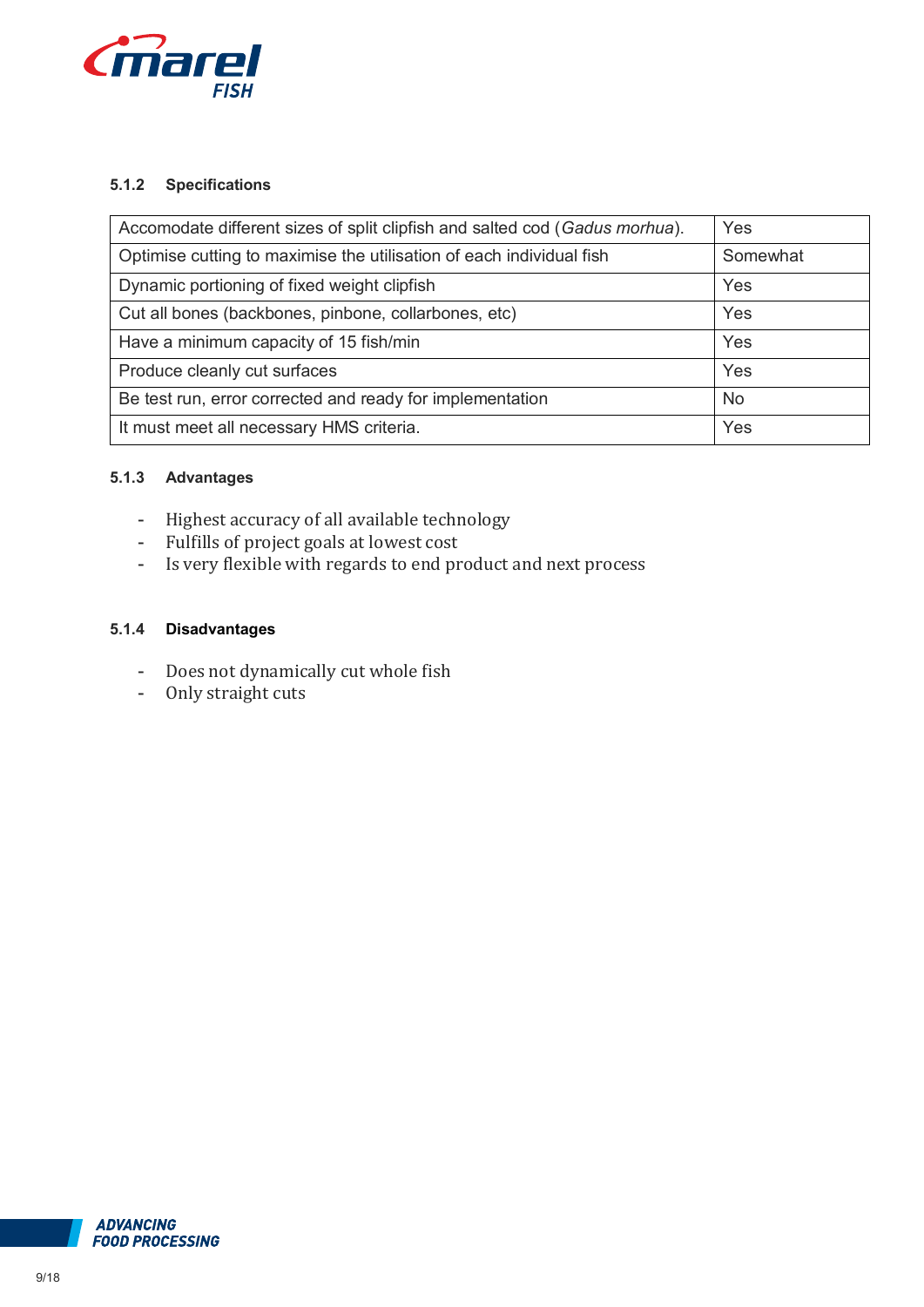

#### **5.2 Waterjet cutting**



**Figure 2**

#### **5.2.1 Description**

Infeed of pre-graded clipfish into StripCutter. Fish is cut through middle, or belly out. Automatic transfer to waterjet cutter. Cutter scans fish with X-ray, and cuts dynamically into portions according to specified order. Bone is cut using the built-in mechanical knife. As proposed above, there is an option to have drop-down grader after the waterjet cutter, for grading and distribution of individual pieces to the designated packing station or tub.

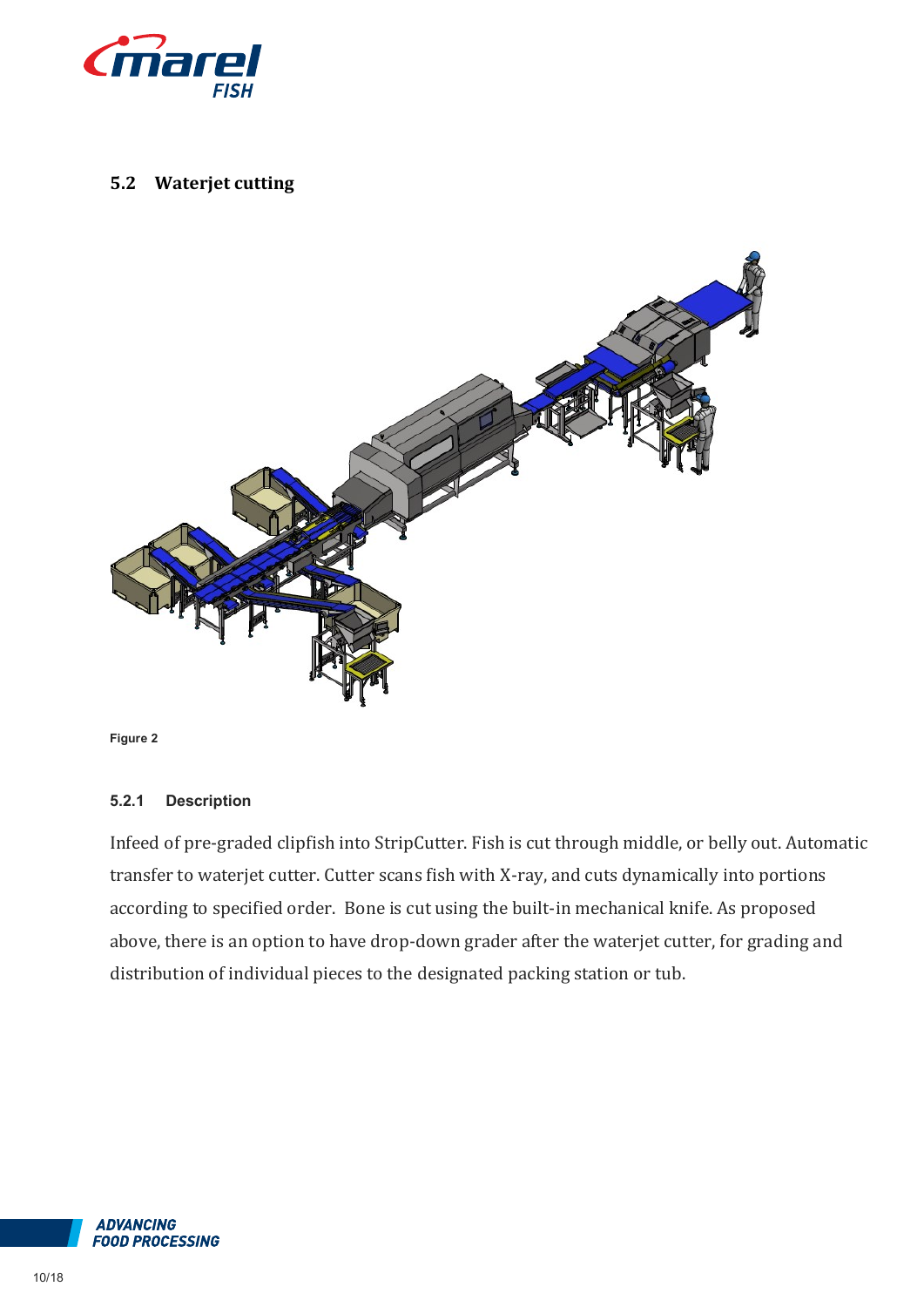

# **5.3 Cutting patterns**



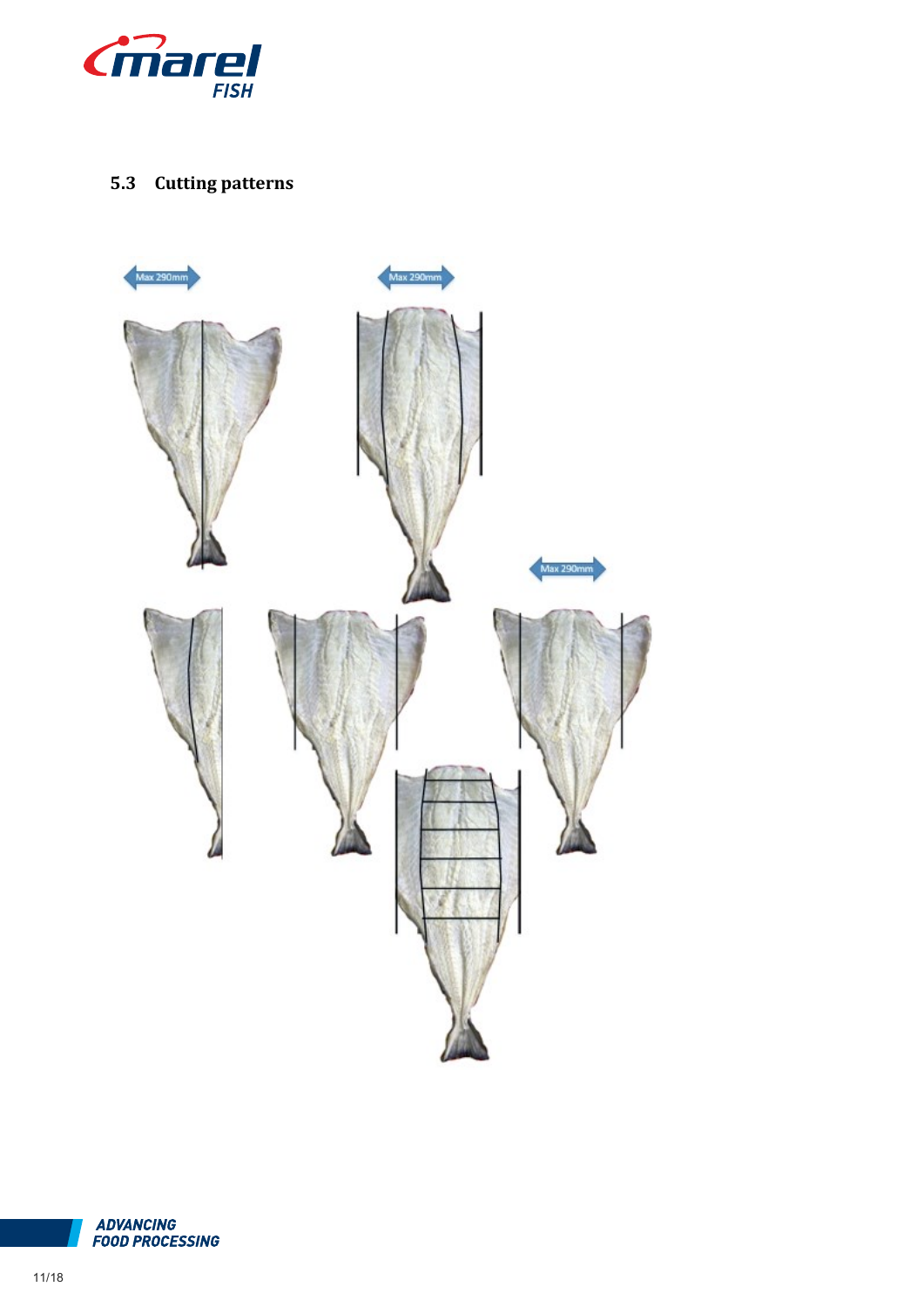

#### **5.3.1 Specifications**

| Accomodate different sizes of split clipfish and salted cod (Gadus morhua). | Yes       |  |
|-----------------------------------------------------------------------------|-----------|--|
| Optimise cutting to maximise the utilisation of each individual fish        | Somewhat  |  |
| Dynamic portioning of fixed weight clipfish                                 | Yes       |  |
| Cut all bones (backbones, pinbone, collarbones, etc)                        | Yes       |  |
| Have a minimum capacity of 15 fish/min                                      | Yes       |  |
| Produce cleanly cut surfaces                                                | Yes       |  |
| Be test run, error corrected and ready for implementation                   | <b>No</b> |  |
| It must meet all necessary HMS criteria.                                    | Yes       |  |

#### **5.3.2 Advantages**

- Flexible cutting (curved cuts)
- Possibility to cut along pin-bones
- Both water and mechanic knife cutting

## **5.3.3 Disadvantages**

- Expensive process
- Still not fully dynamic
- Significant innovation needed
- Less accuracy in weighing when using x-ray compared to portion cutter with scale

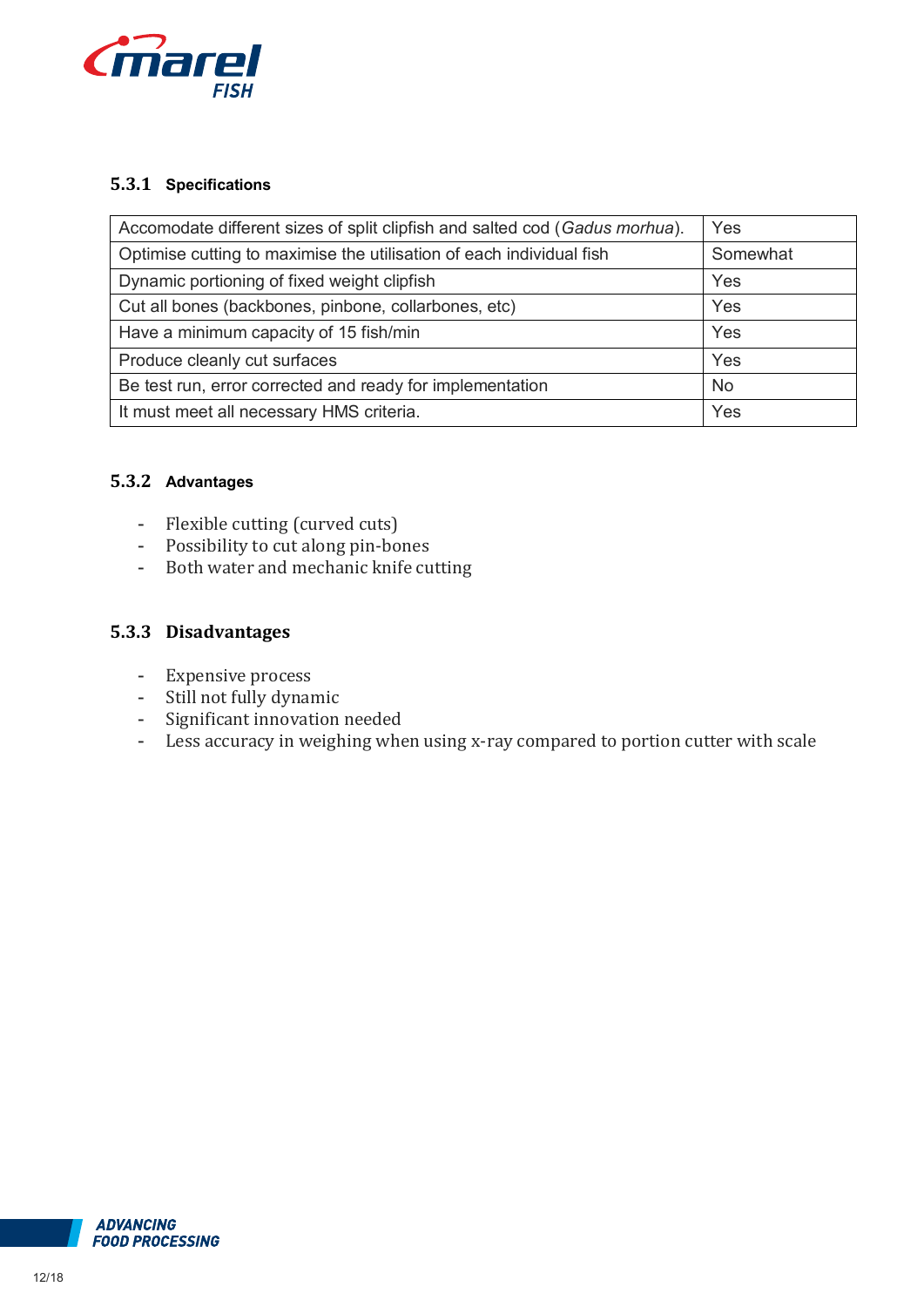

# **5.4 Automatic batching and packing**





#### **5.4.1 Description**

Cutting process same as for section 5.1. After portioning, all pieces goes into aligner that creates spacing between portions going into robot. Portions are weighed individually on dynamic weighing scale, as well as scanned for maximized accuracy. A robot automatically places pieces according to order in retail trays, and creates minimal give-away using batching calculations.

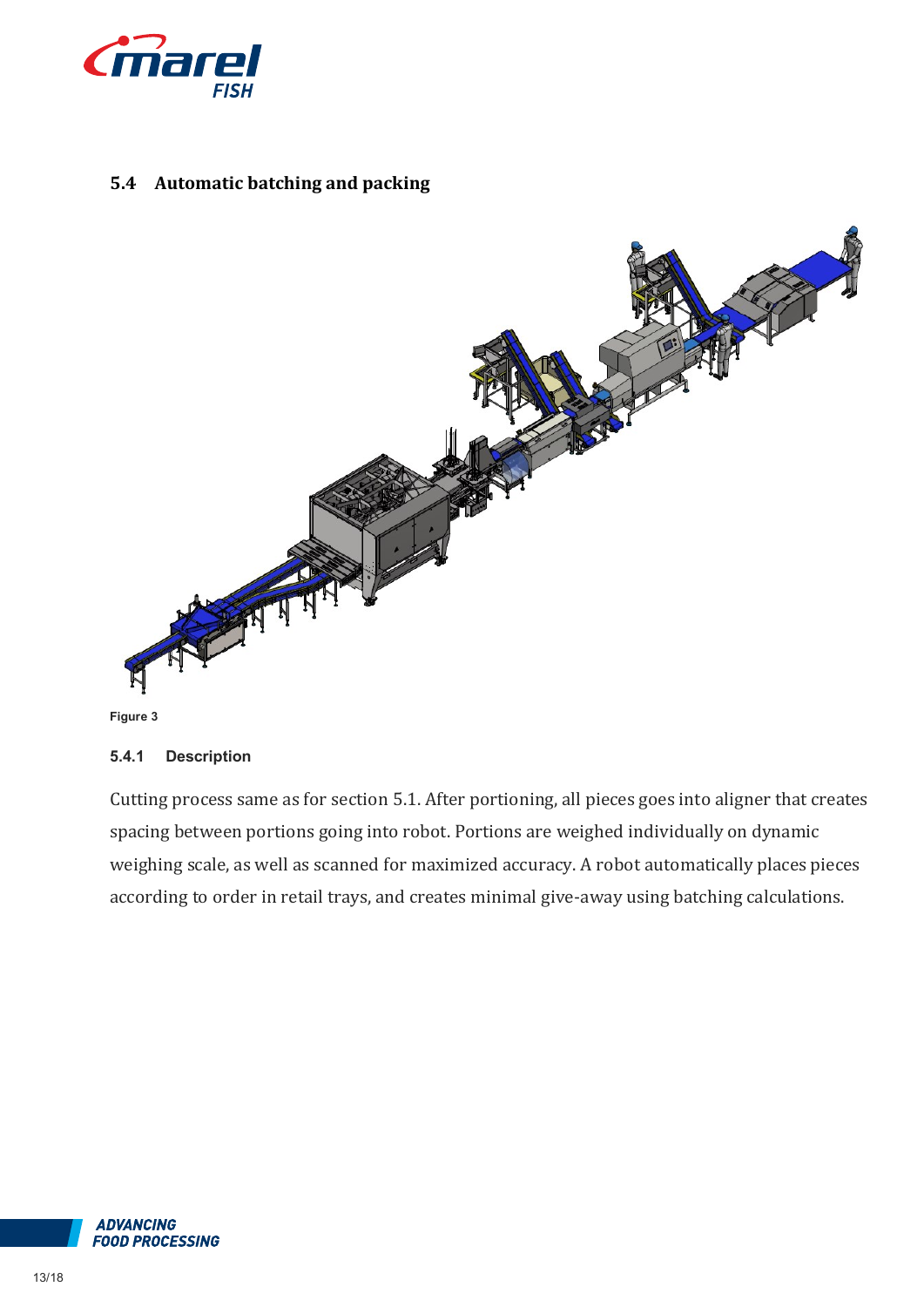

#### **5.4.2 Specifications**

| Accomodate different sizes of split clipfish and salted cod (Gadus morhua). | Yes               |
|-----------------------------------------------------------------------------|-------------------|
| Optimise cutting to maximise the utilisation of each individual fish        | Yes, for portions |
| Dynamic portioning of fixed weight clipfish                                 | Yes               |
| Cut all bones (backbones, pinbone, collarbones, etc)                        | Yes               |
| Have a minimum capacity of 15 fish/min                                      | Yes               |
| Produce cleanly cut surfaces                                                | Yes               |
| Be test run, error corrected and ready for implementation                   | <b>No</b>         |
| It must meet all necessary HMS criteria.                                    | Yes               |

#### **5.4.3 Advantages**

- Very labor effective packing process
- Very low give-away in end product'
- Easily adaptable to include de-salting and bulk packing

#### **5.4.4 Disadvantages**

- Investment requires relatively high volumes of retail packing to show profitability

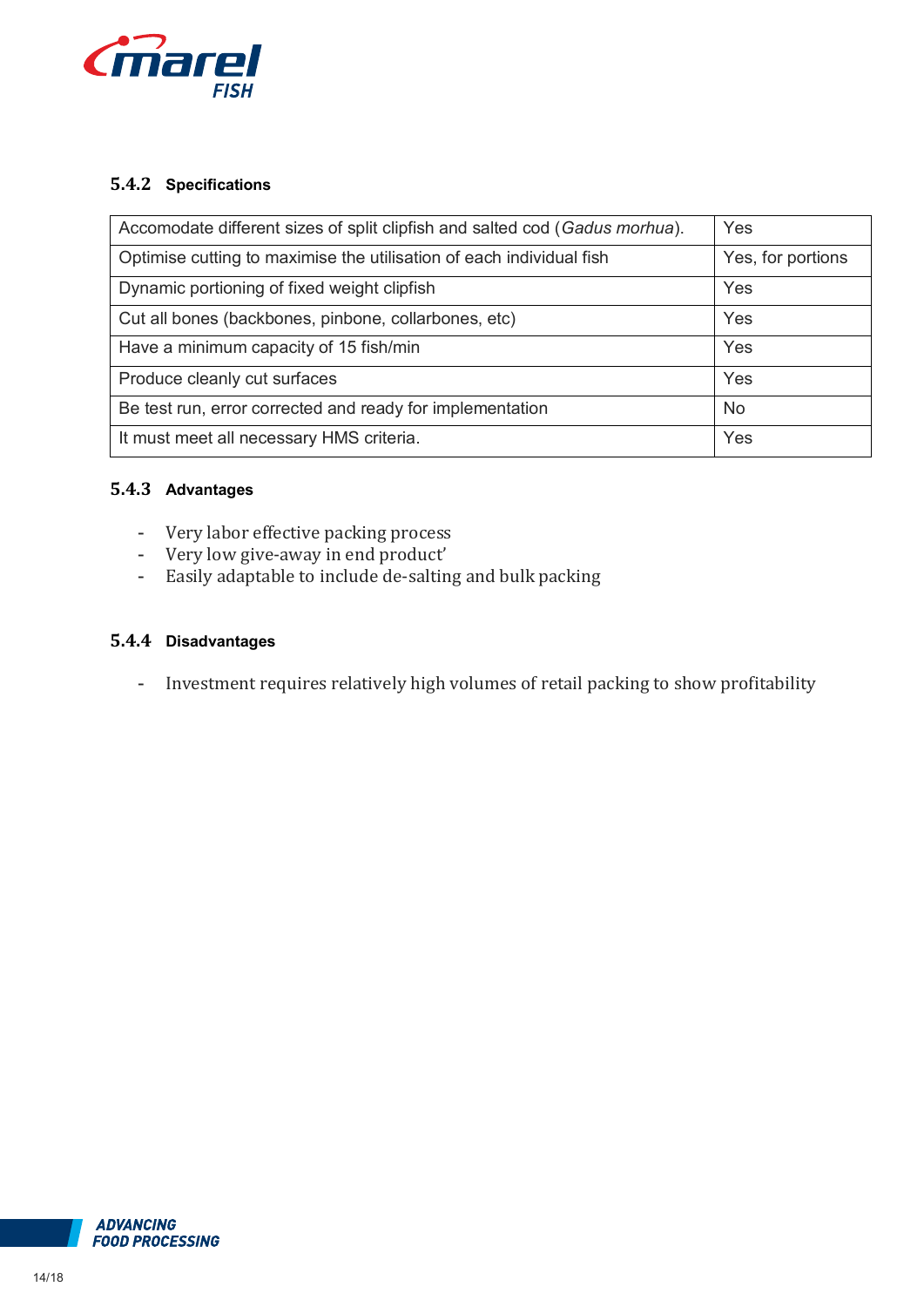

# **5.5 Manual batching and packing**



**Figure 4**

#### **5.5.1 Description**

Can be utilized regardless of upstream cutting process. This manual retail packing process is known, and gives a very high throughput and accuracy. The line can be used for both raw and de-salted portions, as well as IQF raw material.

#### **5.5.2 Advantages and disadvantages**

- High throughput
- Very low give-away in end product
- Flexible with regards to raw-material input
- Labor intensive

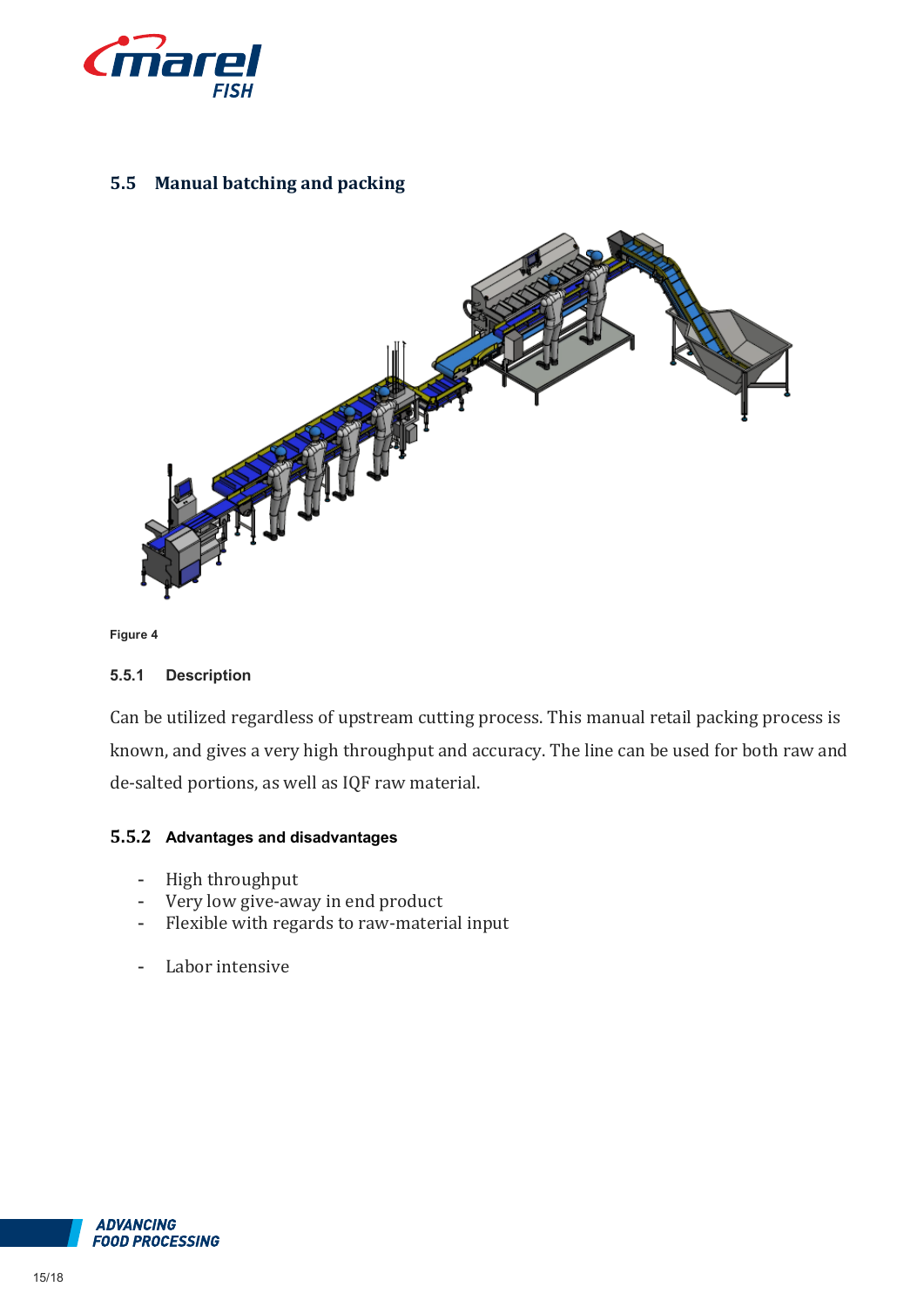

# **6 Findings and summary**

The project has shown that there is many opportunities to innovate on existing technology to achieve flexible, accurate and high volume cutting of clipfish. A prerequisite for a good result in all concept lines is pre-graded raw-material suitable for the process or end product specification.

Mechanical cutting using both static knifes and portion cutter is a solution that can provide high accuracy, high productivity at the lowest cost and risk. The line could be implemented with a de-salting process, or with direct distribution to packing process.

Waterjet cutting of clipfish was tested during the project, and revealed challenges of using X-ray for weight estimation and bone identification. Significant innovation is needed to achieve good result. Waterjet cutting is considered possible, but more testing and tuning of equipment is needed. A cutting process involving waterjets will give more flexibility, as well as more investment and cost of operation compared to mechanical solutions.

Most known batching and packing technologies can be adapted to clipfish portions, and some of those are discussed in this document. To achieve best possible yield, cutting and batching should be considered in close relationship to each other.

Available and know technology will fulfill most of the current requirements from the industry as this document has discussed. However, a fully dynamic cutting process that will cut each portions optimally from any given raw-material would still need significant innovation or improvement on current technology.

## **Main findings**:

- Meny opportunities to elaborate on existing solutions to achieve dynamic cutting
- Mechanical cutting using stripcutter and portioncutter is feasible and cost effective
- There are significant challenges with using x-ray and waterjet for portioning
- To have a fully flexible portioning line that optimally cuts each fish needs innovation